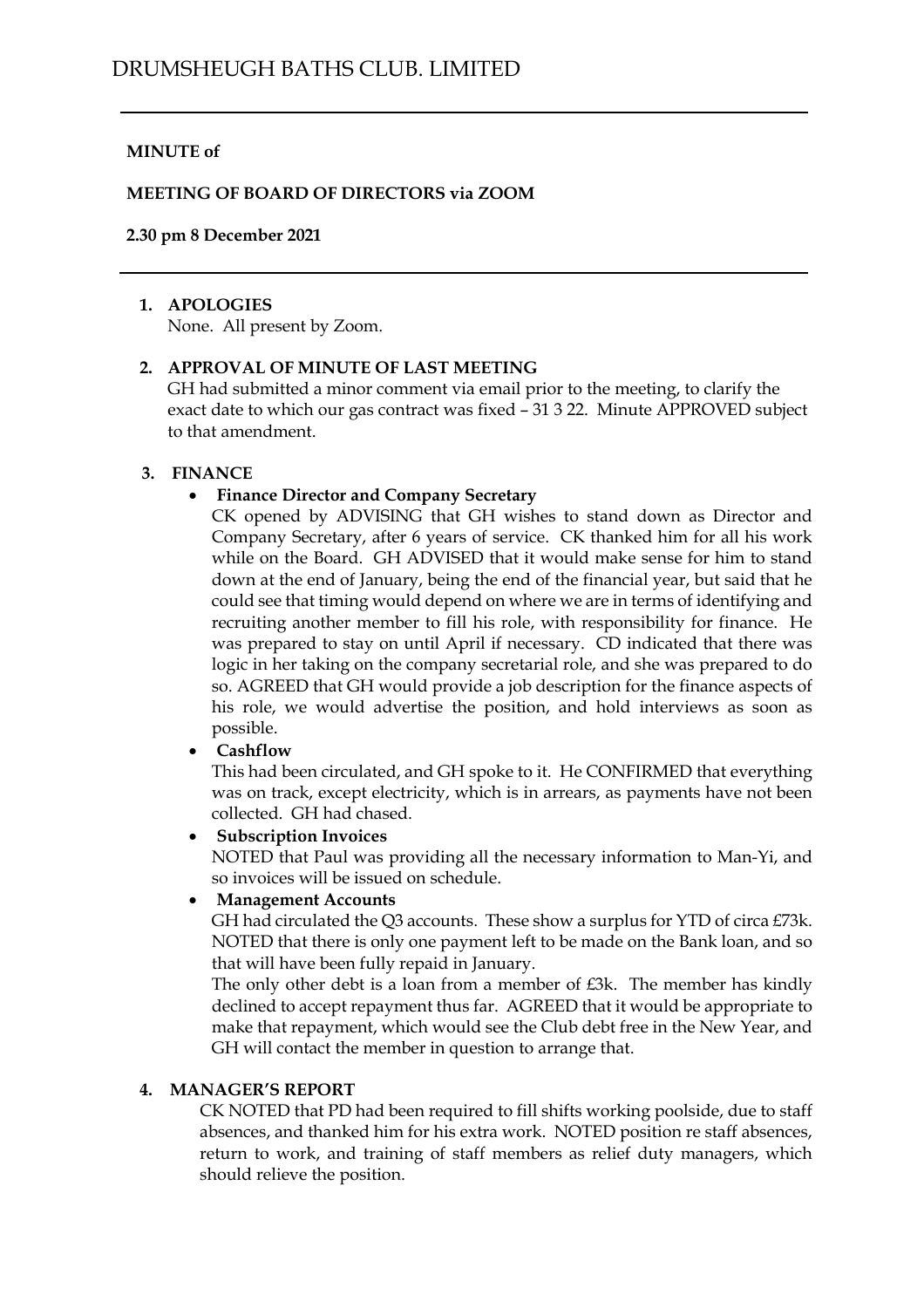## **Matters for discussion/decision:**

# • **Family swim times**

NOTED that there have been appeals from the parents – to accommodate more family-friendly swim times, by adjusting the adult only swim times. There was extensive discussion among Board members, exploring when the pool was at its busiest, noting the number of new members; family and working adults in particular. AGREED to trial adjusting adult only swim times to 5.30 – 7.00 pm every day except Sunday. This should start from re-opening of the pool after the New Year closure – 3 January. PD will email members.

UPDATE: Following the meeting, further input was received from parents, and agreed to amend this, so that adult only times on a Friday and Saturday will be 5.00 – 6.30 pm.

# • **Poolside high level lighting**

NOTED that a quote for dimmable, more energy efficient lighting has been received. AGREED to proceed.

# • **Poolside high level painting**

NOTED that a quote had been received for this. TV advised that we must ensure that oil-based paint is not used. AGREED that TV will liaise with contractor on this point and that we should proceed with the work.

# • **2 x new pool filters – timing**

NOTED that the work to replace two pool filters, which the Board has previously approved, will require the pool to be closed. The work just approved (high level lighting and painting) will also require the pool to be closed. AGREED that we should minimise periods of closure as much as possible. Further AGREED that the best time to carry out all of this work will be when the brickwork on the lower stairs has dried out, and re-plastering work can be carried out. This will likely be the spring, and so all of this work, plus the re-tiling and carpeting previously approved can be carried out at the same time.

# • **Christmas & New Year opening hours**

A draft timetable had been circulated, which followed the pattern of previous years. This was APPROVED.

## **5. BUILDING**

Updates on the following:

# • **Discussions with owners of gap site next door**

CD reported on further discussions with the owners. AGREED that we should take forward in more detail the possibility of leading the necessary ducting for the proposed air conditioning unit internally through the building. CD to liaise with our architect.

# • **Dampness at lower stair level**

AC Lessels have been out to inspect the problem, have identified that there is a cracked and blocked downpipe, and have been instructed to proceed with the work as soon as possible. NOTED that they are a very busy company, but their familiarity with older buildings such as ours and the quality of their work means that it is wise for us to utilise them.

## • Quinquennial inspection by an Architect/Building Surveyor

RR had proposed that we instruct such a survey, to allow us to plan and budget appropriately. CD and RR had met to discuss possible companies to carry out this work. They have identified two, and CD is in touch with them to obtain proposals/quotations.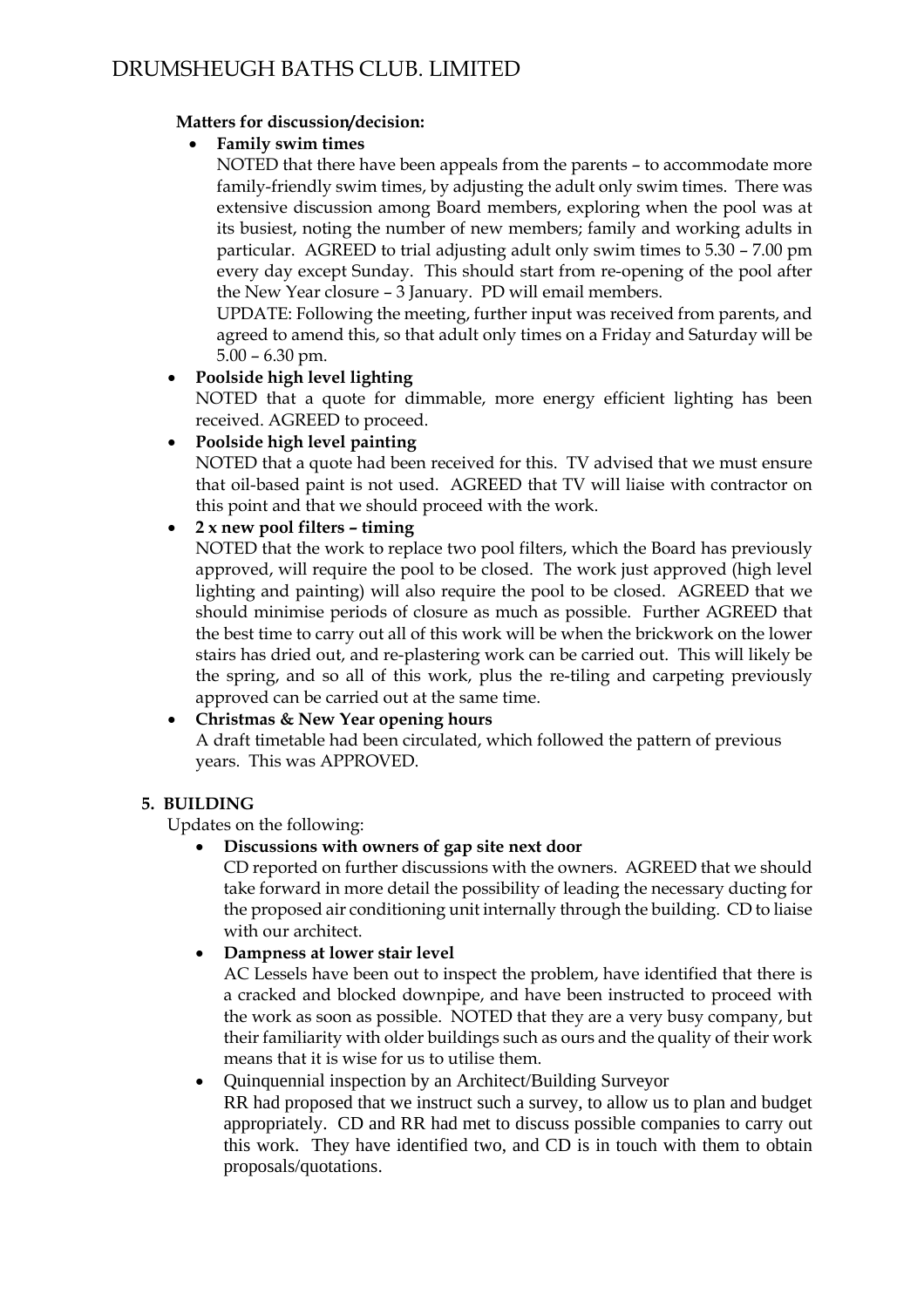## **6. SENIOR CITIZENS – TERMS & CONDITIONS**

NOTED that a member had queried the age at which they qualify for this category of membership. Further NOTED that the Board had agreed some years ago that this should align with state pension age. The Ts&Cs make reference to this, but CD is in the process of revising the wording to make clear what is intended.

## **7. INFORMAL COMMUNICATION WITH MEMBERS – PROTOCOL**

NOTED, per CK that the Board's communication with members have received praise during the pandemic – with members commenting favourably on the emails that have been issued by the Chair. PD and CK receive regular queries, and a few complaints, from members – all of which receive careful consideration and responses. Members also raise issues with individual directors and members of staff direct. AGREED that where the Board has agreed a position, this should be reflected in discussions between Board/staff members and members raising complaints. Members should be encouraged to put any suggestions they wish considered in writing, so that they can be considered by the Board.

## **8. AOCB**

## **Staff Christmas gift**

AGREED that of course no staff party could take place this year, and that a cash gift be given to each member of staff.

# **9. DATE OF NEXT MEETING**

AGREED – 19 January at 2.30 pm by Zoom.

## **10. ANY PRIVATE BUSINESS**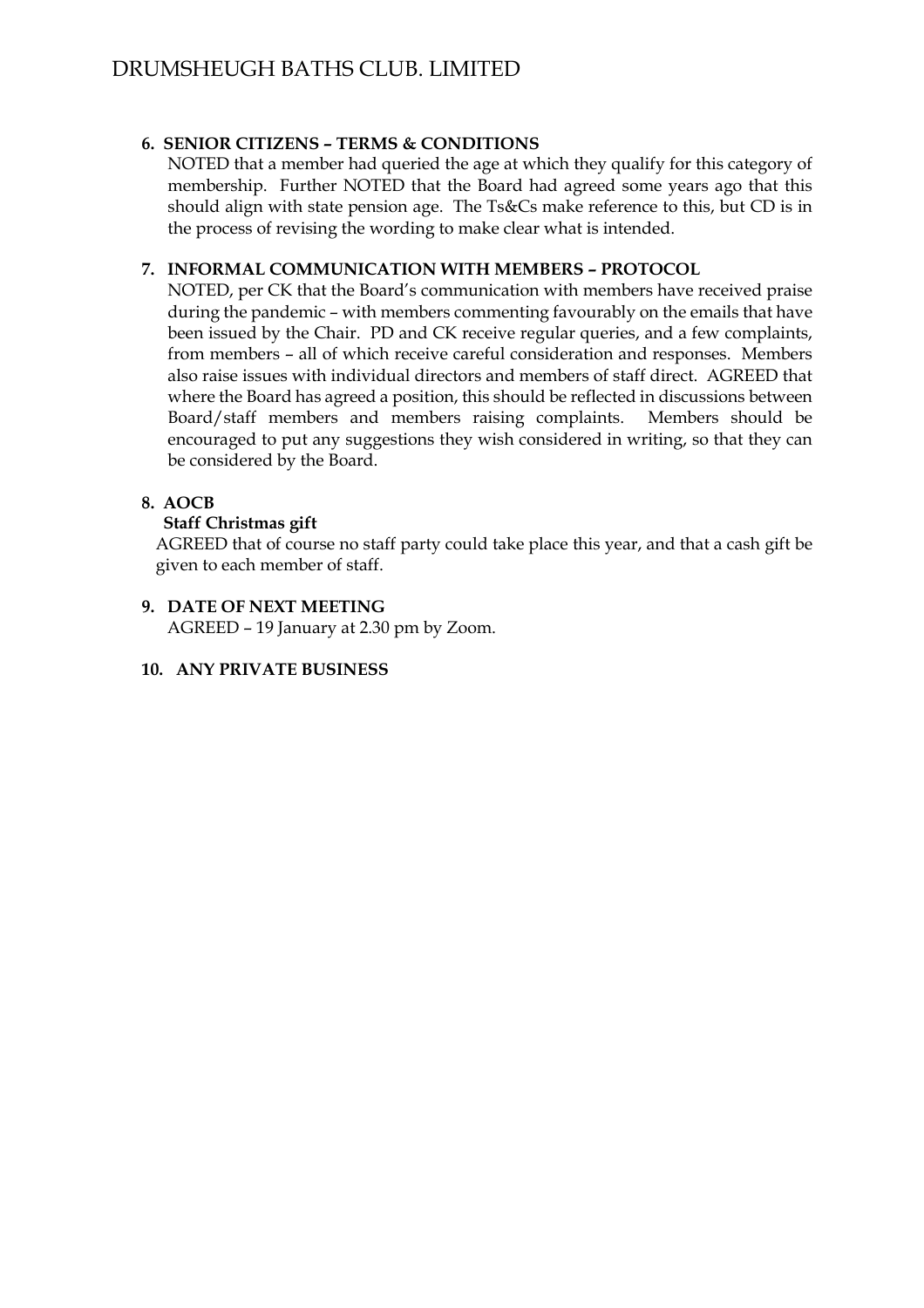## **GENERAL MANAGER'S REPORT**

#### **3 DECEMBER 2021**

#### **4.1 MEMBERSHIPS**

**4.1.1 New Memberships**

• **New Members in November**

Family - 0 Couple - 1 Single - 1 Under 30s - 0 Junior - 2

 $TOTAL = 4$ 

• **Waiting list for new joiners** - We now have over 180 names on our waiting list. From this waiting list, over 60 have replied and confirmed they would like their names to be kept on file and join when we have spaces available. I will start contacting the first 30 names now in the view to get them in for a tour and set up their memberships to start on 1<sup>st</sup> February. I can safely presume we will get at least 30 cancellations after sending out our renewal invoices. I then think it will be a case of one out and one in, replacing like for like memberships where I can.

#### **4.1.2 Membership Figures and Enquiries**

• Total membership numbers

Family - 41 Couple - 128 Single - 183 Under 30s - 20 S/C Couple - 19 S/C Single - 48 Student - 3 Junior - 78 Distant - 37 Life - 50

Total =  $607$ 

## **4.2 HEALTH AND SAFETY**

Nothing to report

**4.3 ACCIDENT & INCIDENT REPORTED** Nothing to report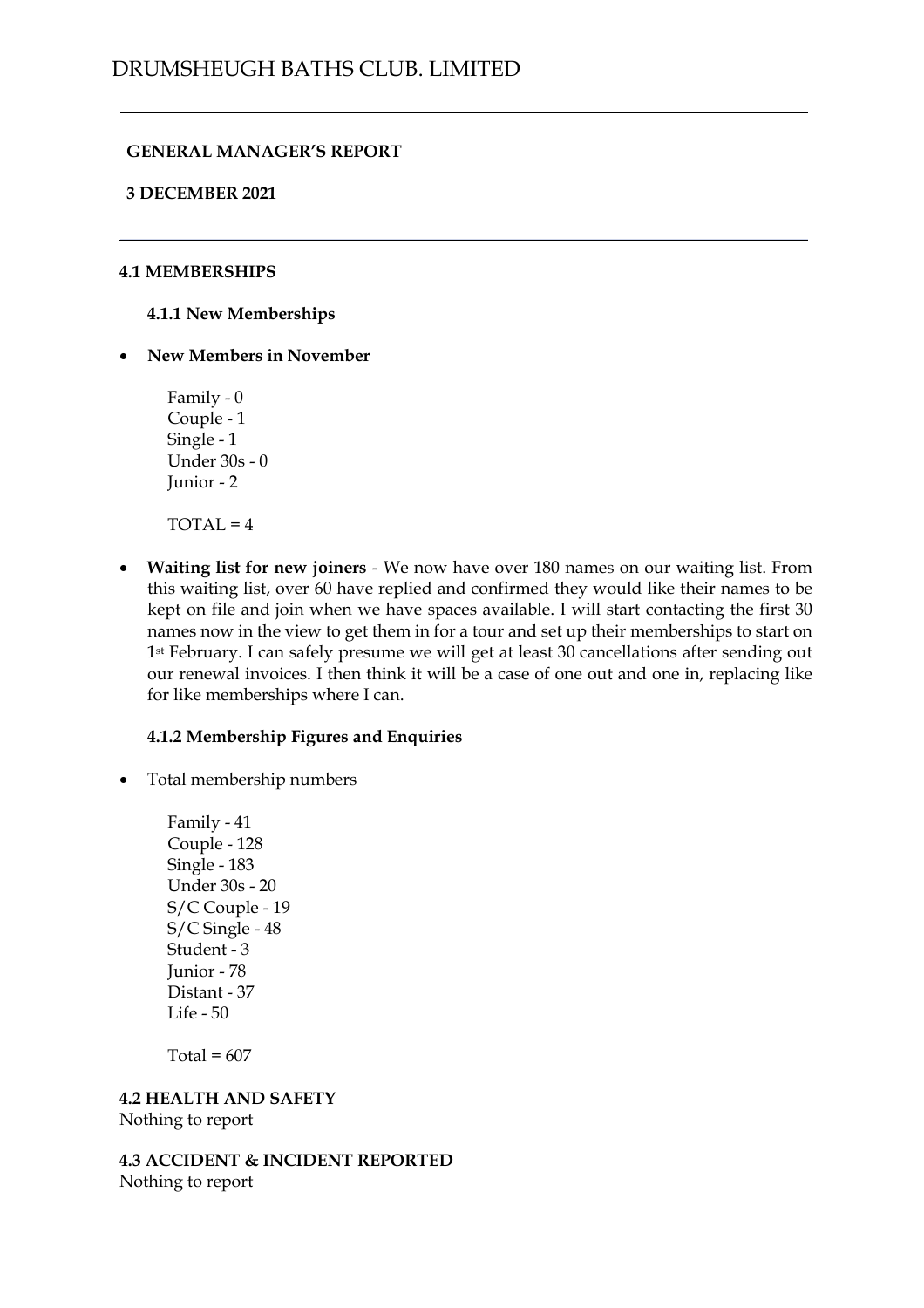# **4.4 STAFFING**

- **Ashley Forrest -** has been working as a casual for the last few months and has started as a full-time lifeguard from 29th November.
- **Shannon Quinn** sick line runs out on 6<sup>th</sup> December and is hopeful she can return to light duties on this date. Shannon will undergo a competency test before carries out any lifeguarding duties.

# **4.5 OPERATIONAL**

- **AS Lessels.** Alistair from AS Lessels attended site on Wednesday to look at the cracked drainpipe on the external wall. Alistair is initially going to give us a cost to replace the damaged area of pipe. Once this has been removed, they will try to unblock the pipe using a rod. If this cannot be achieved, they will need to look at rerunning the pipe (where the pipe is under concrete) along the wall and connecting back onto the pipe.
- **Secondary glazing** will be fitted to the gent's toilet and treatment room today (3rd December).
- **Annual boiler service w**ill take place on Thursday 9th December.
- **Children's Christmas Party.** Is planned for Sunday 19th December from 11.00-12.30.
- **Rookie Lifeguard.** Gordon, Katie, and Joe are all now qualified Rookie Lifeguard Instructors. We will be having a taster session for Junior members on Wednesday 15th December form 19.00-20.00 with the view to running the course every Wednesday evening in the new year. There will be an additional cost for any members wanting to take part in the course, just like the swim lessons.
- **Pigeon netting.** Has been installed. Further netting is needed in certain areas, and this will be carried out asap.
- **Carpets, entrance hall and stairs** tiles have been decided and ordered. Work, as agreed will be put on hold until the poolside entrance floor and wall work has been completed.

## **4.6 MATTERS FOR DISCUSSION/APPROVAL**

- **Member requests - family/adult only swim.** See separate attachment in email with queries from 3 family members for the pool timetable to be updated to better suit families. My initial thoughts are this should be considered. We now have double the family memberships we had 4 years ago and from recent experience some evenings adult swims are quieter than they used to be. It may be worth initially considering and trialing reducing adult swim on Thursday, Friday, and Saturday times from 17.00-19.00 to 17.00- 18.00.
- **Poolside high level lighting.** See separate attachment in email for quote for new lighting in the pool hall. Currently, we have 8 light fittings out and 2 different types of fittings and wattage. The quote is to remove all existing light fittings and replace them with 8 new circular LED fittings. These lights will be dimmable, and you can also control the wattage (from a remote poolside) from 100w to 250w depending on what we require. The 8 lights will be placed evenly across both beams.
	- **COST = £2,040.00 plus VAT**
- **Poolside high level painting.** See separate attachment in email for quote to paint the high-level back wall, where the paint is cracking very bad. The work will require a scaffold and will take 5 days to complete (start to finish) I would suggest, if approved, to tie this in with the pool filters as we would not like the pool hall open while there is a scaffold on poolside and the smell of paint would be off putting for swimmers.

**COST = £2,386.00 plus VAT**